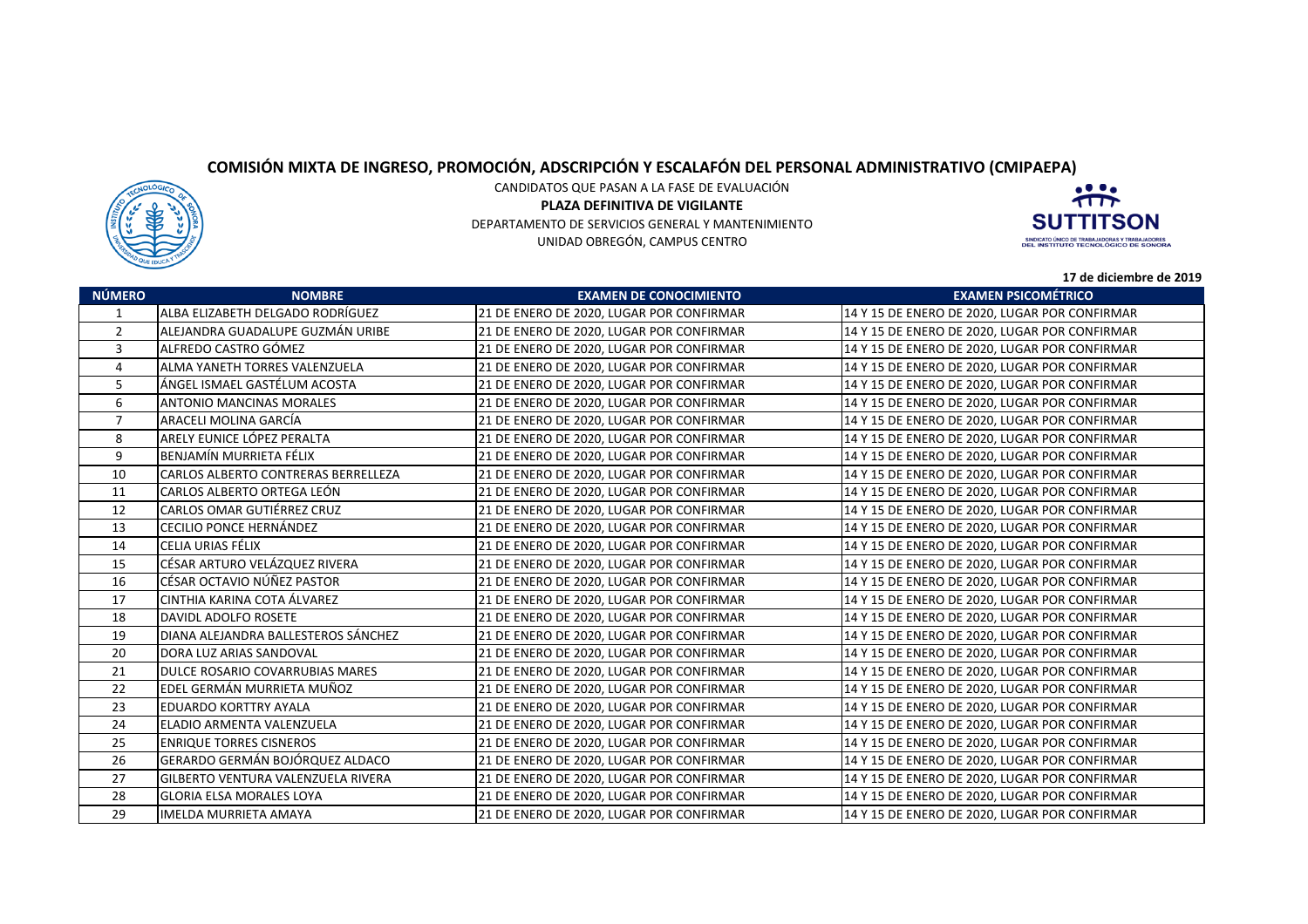| 30 | <b>IRIS ANAHIS CARRILLO COTA</b>      | 21 DE ENERO DE 2020, LUGAR POR CONFIRMAR | 14 Y 15 DE ENERO DE 2020, LUGAR POR CONFIRMAR |
|----|---------------------------------------|------------------------------------------|-----------------------------------------------|
| 31 | <b>IRVING GABRIEL IBARRA SALCIDO</b>  | 21 DE ENERO DE 2020, LUGAR POR CONFIRMAR | 14 Y 15 DE ENERO DE 2020, LUGAR POR CONFIRMAR |
| 32 | JAIME ALONSO FLORES NAVARRO           | 21 DE ENERO DE 2020, LUGAR POR CONFIRMAR | 14 Y 15 DE ENERO DE 2020, LUGAR POR CONFIRMAR |
| 33 | JESÚS ABEL QUEZADA MARTÍNEZ           | 21 DE ENERO DE 2020, LUGAR POR CONFIRMAR | 14 Y 15 DE ENERO DE 2020, LUGAR POR CONFIRMAR |
| 34 | JESÚS ALFONSO CAMACHO AYALA           | 21 DE ENERO DE 2020, LUGAR POR CONFIRMAR | 14 Y 15 DE ENERO DE 2020, LUGAR POR CONFIRMAR |
| 35 | JESÚS JOSÉ TADEO QUINTERO TAPIA       | 21 DE ENERO DE 2020, LUGAR POR CONFIRMAR | 14 Y 15 DE ENERO DE 2020, LUGAR POR CONFIRMAR |
| 36 | JESÚS OMAR AYALA TIZÓC                | 21 DE ENERO DE 2020, LUGAR POR CONFIRMAR | 14 Y 15 DE ENERO DE 2020, LUGAR POR CONFIRMAR |
| 37 | JESÚS RAFAEL COVARRUBIAS VILLEGAS     | 21 DE ENERO DE 2020, LUGAR POR CONFIRMAR | 14 Y 15 DE ENERO DE 2020, LUGAR POR CONFIRMAR |
| 38 | JESÚS RODOLFO OSUNA RIVERA            | 21 DE ENERO DE 2020, LUGAR POR CONFIRMAR | 14 Y 15 DE ENERO DE 2020, LUGAR POR CONFIRMAR |
| 39 | JOAQUÍN CASTRO GÓMEZ                  | 21 DE ENERO DE 2020, LUGAR POR CONFIRMAR | 14 Y 15 DE ENERO DE 2020, LUGAR POR CONFIRMAR |
| 40 | JORGE LUIS BARRERAS ACUÑA             | 21 DE ENERO DE 2020, LUGAR POR CONFIRMAR | 14 Y 15 DE ENERO DE 2020, LUGAR POR CONFIRMAR |
| 41 | JOSÉ ALNOSO OIVAS DOMÍNGUEZ           | 21 DE ENERO DE 2020, LUGAR POR CONFIRMAR | 14 Y 15 DE ENERO DE 2020, LUGAR POR CONFIRMAR |
| 42 | JOSÉ DE JESÚS TORRES RAGGIO           | 21 DE ENERO DE 2020, LUGAR POR CONFIRMAR | 14 Y 15 DE ENERO DE 2020, LUGAR POR CONFIRMAR |
| 43 | JOSÉ LUIS CAMPOY MORALES              | 21 DE ENERO DE 2020, LUGAR POR CONFIRMAR | 14 Y 15 DE ENERO DE 2020, LUGAR POR CONFIRMAR |
| 44 | JULIO ALBERTO MORALES VISCAYA         | 21 DE ENERO DE 2020, LUGAR POR CONFIRMAR | 14 Y 15 DE ENERO DE 2020, LUGAR POR CONFIRMAR |
| 45 | JULIO CÉSAR FÉLIX CASTRO              | 21 DE ENERO DE 2020, LUGAR POR CONFIRMAR | 14 Y 15 DE ENERO DE 2020, LUGAR POR CONFIRMAR |
| 46 | JULIO MARTÍN RICO LLANES              | 21 DE ENERO DE 2020, LUGAR POR CONFIRMAR | 14 Y 15 DE ENERO DE 2020, LUGAR POR CONFIRMAR |
| 47 | KAREN YARELI CISNEROS VALENZUELA      | 21 DE ENERO DE 2020, LUGAR POR CONFIRMAR | 14 Y 15 DE ENERO DE 2020, LUGAR POR CONFIRMAR |
| 48 | LAURA ELENA VALENZUELA FRÍAS          | 21 DE ENERO DE 2020, LUGAR POR CONFIRMAR | 14 Y 15 DE ENERO DE 2020, LUGAR POR CONFIRMAR |
| 49 | LEOCIO LEONEL LARES ZAPUCHE           | 21 DE ENERO DE 2020, LUGAR POR CONFIRMAR | 14 Y 15 DE ENERO DE 2020, LUGAR POR CONFIRMAR |
| 50 | LUIS ALBERTO FÉLIX ZAMORA             | 21 DE ENERO DE 2020, LUGAR POR CONFIRMAR | 14 Y 15 DE ENERO DE 2020, LUGAR POR CONFIRMAR |
| 51 | LUIS ALFONSO HERNÁNDEZ FÉLIX          | 21 DE ENERO DE 2020, LUGAR POR CONFIRMAR | 14 Y 15 DE ENERO DE 2020, LUGAR POR CONFIRMAR |
| 52 | LUIS ALFONSO OCHOA ESPINOZA           | 21 DE ENERO DE 2020, LUGAR POR CONFIRMAR | 14 Y 15 DE ENERO DE 2020, LUGAR POR CONFIRMAR |
| 53 | LUIS ANTONIO ARAUJO AYALA             | 21 DE ENERO DE 2020, LUGAR POR CONFIRMAR | 14 Y 15 DE ENERO DE 2020, LUGAR POR CONFIRMAR |
| 54 | LUIS ARIEL IBERRI SARABIA             | 21 DE ENERO DE 2020, LUGAR POR CONFIRMAR | 14 Y 15 DE ENERO DE 2020, LUGAR POR CONFIRMAR |
| 55 | LUIS EDUARDO VALENZUELA AYALA         | 21 DE ENERO DE 2020, LUGAR POR CONFIRMAR | 14 Y 15 DE ENERO DE 2020, LUGAR POR CONFIRMAR |
| 56 | LUIS MARIO ZAVALA ZAYJAS              | 21 DE ENERO DE 2020, LUGAR POR CONFIRMAR | 14 Y 15 DE ENERO DE 2020, LUGAR POR CONFIRMAR |
| 57 | MANUEL ALEJANDRO DIAZ VALENZUELA      | 21 DE ENERO DE 2020, LUGAR POR CONFIRMAR | 14 Y 15 DE ENERO DE 2020, LUGAR POR CONFIRMAR |
| 58 | MARÍA CECILIA ALEJANDRA ACOSTA CAMPAS | 21 DE ENERO DE 2020, LUGAR POR CONFIRMAR | 14 Y 15 DE ENERO DE 2020, LUGAR POR CONFIRMAR |
| 59 | MARÍA FERNANDA VALENZUELA ÁLVAREZ     | 21 DE ENERO DE 2020, LUGAR POR CONFIRMAR | 14 Y 15 DE ENERO DE 2020, LUGAR POR CONFIRMAR |
| 60 | MARIO ALBERTO CEDILLO ARENAS          | 21 DE ENERO DE 2020, LUGAR POR CONFIRMAR | 14 Y 15 DE ENERO DE 2020, LUGAR POR CONFIRMAR |
| 61 | MARIO ALBERTO RUBIO CASTRO            | 21 DE ENERO DE 2020, LUGAR POR CONFIRMAR | 14 Y 15 DE ENERO DE 2020, LUGAR POR CONFIRMAR |
| 62 | MARTÍN BOJÓRQUEZ ÁLVAREZ              | 21 DE ENERO DE 2020, LUGAR POR CONFIRMAR | 14 Y 15 DE ENERO DE 2020, LUGAR POR CONFIRMAR |
| 63 | MIGUEL ÁNGEL RODRÍGUEZ ANAYA          | 21 DE ENERO DE 2020, LUGAR POR CONFIRMAR | 14 Y 15 DE ENERO DE 2020, LUGAR POR CONFIRMAR |
| 64 | MIGUEL ÁNGEL RODRÍGUEZ ARRAYALES      | 21 DE ENERO DE 2020, LUGAR POR CONFIRMAR | 14 Y 15 DE ENERO DE 2020, LUGAR POR CONFIRMAR |
| 65 | MIGUEL HÉCTOR MENDOZA LIMÓN           | 21 DE ENERO DE 2020, LUGAR POR CONFIRMAR | 14 Y 15 DE ENERO DE 2020, LUGAR POR CONFIRMAR |
| 66 | NORA LILIA GARCÍA ENCINAS             | 21 DE ENERO DE 2020, LUGAR POR CONFIRMAR | 14 Y 15 DE ENERO DE 2020, LUGAR POR CONFIRMAR |
| 67 | NORELY ALEJANDRA ARAGÓN BALTIERRA     | 21 DE ENERO DE 2020, LUGAR POR CONFIRMAR | 14 Y 15 DE ENERO DE 2020, LUGAR POR CONFIRMAR |
| 68 | ÓSCAR ALAN CHÁVEZ QUIJANO             | 21 DE ENERO DE 2020, LUGAR POR CONFIRMAR | 14 Y 15 DE ENERO DE 2020, LUGAR POR CONFIRMAR |
| 69 | PABLO IGNACIO SÁNCHEZ MONTOYA         | 21 DE ENERO DE 2020, LUGAR POR CONFIRMAR | 14 Y 15 DE ENERO DE 2020, LUGAR POR CONFIRMAR |
| 70 | PAVEL ELIUD GONZÁLEZ BELTRÁN          | 21 DE ENERO DE 2020, LUGAR POR CONFIRMAR | 14 Y 15 DE ENERO DE 2020, LUGAR POR CONFIRMAR |
| 71 | RENE FRANCISCO VALDEZ RODRÍGUEZ       | 21 DE ENERO DE 2020, LUGAR POR CONFIRMAR | 14 Y 15 DE ENERO DE 2020, LUGAR POR CONFIRMAR |